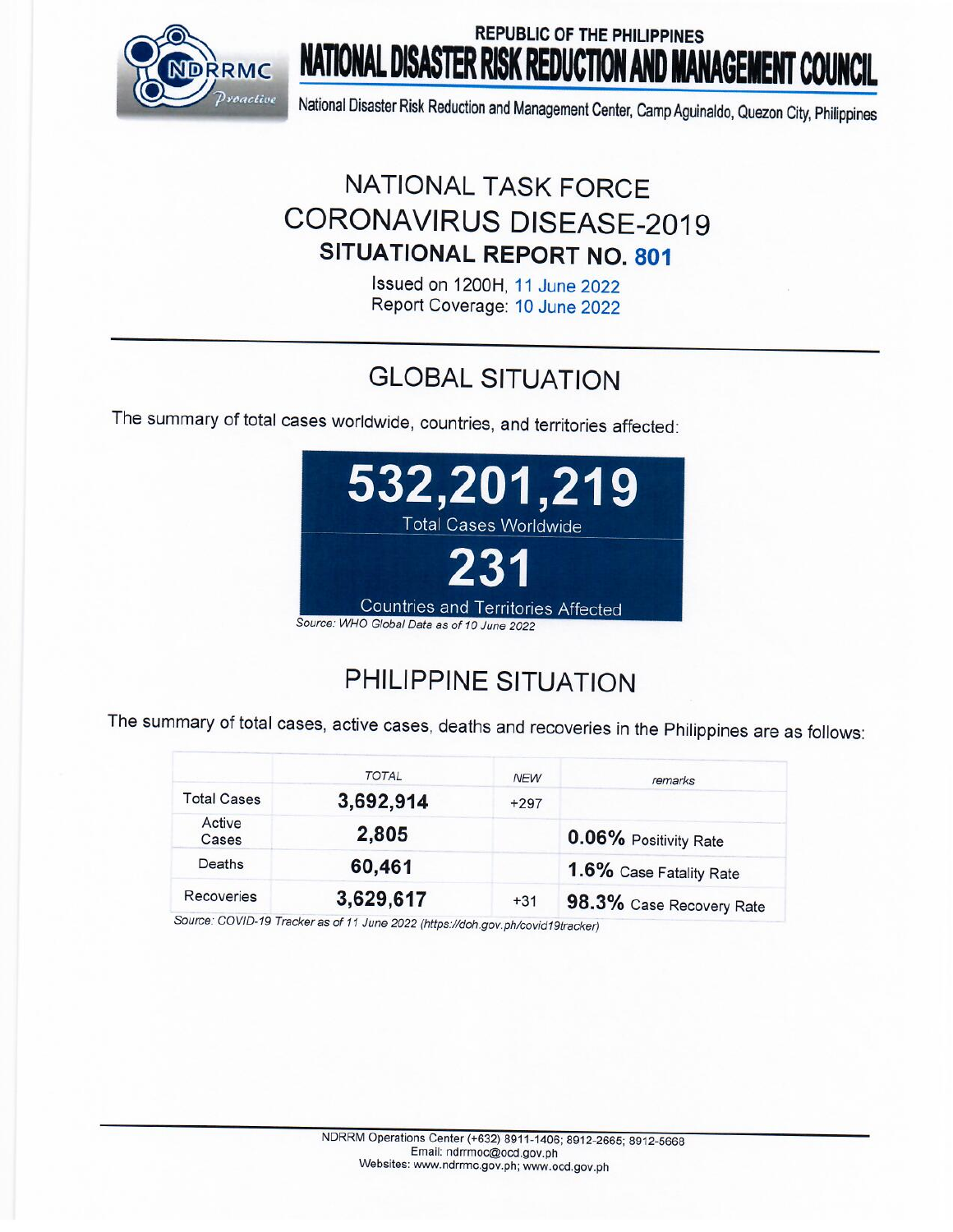## **CASES PER REGION**

The summary of total cases, active cases, deaths and recoveries per Region are as follows:



### STATUS OF ALERT LEVEL SYSTEMS

The summary of Alert Level System as declared by the Interagency Task Force is as follows:



Source: IATF Resolution No. 168-D, s. 2022

### For the Chairperson, NDRRMC:

**UNDERSECRETARY RICARDO B JALAD** Executive Director, NDRRMC and Administrator, OCD

**REFERENCES: Reports from** World Health Organization Office of Civil Defense Department of Health

**NOTE:** Other reports are available upon request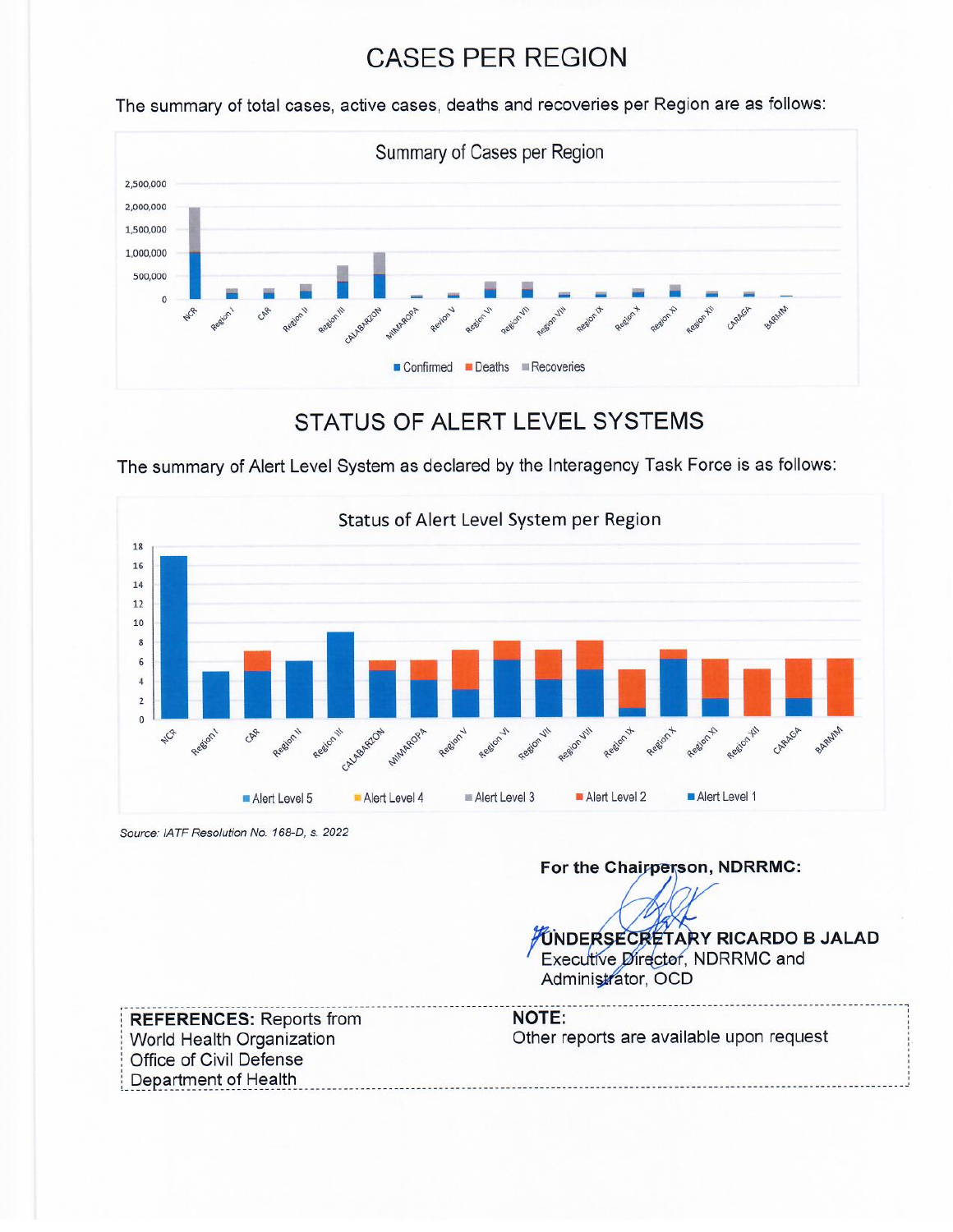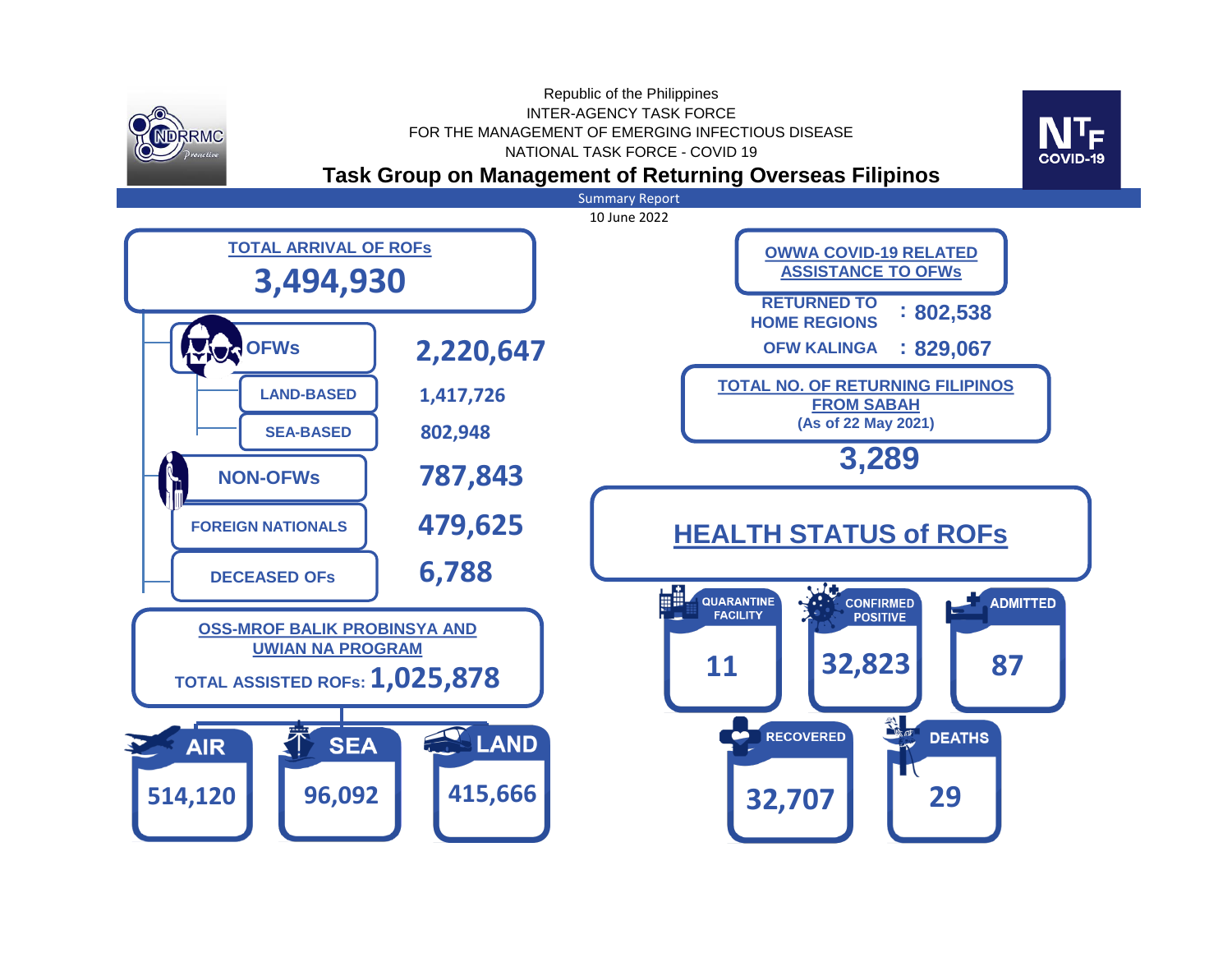

### **Task Group on Management of Returning Overseas Filipinos** Republic of the Philippines<br>INTER-AGENCY TASK FORCE<br>FOR THE MANAGEMENT OF EMERGING INFECTIOUS DISEASE<br>**NATIONAL TASK FORCE AGAINST COVID-19**



#### **TG-MROF Daily Operational Report as of 10 June 2022**

#### **ARRIVALS**

|                          | <b>TOTAL ARRIVAL ON AIRPORTS: 3.412.030</b> |                                    |                                   |                   |                 |                                  |                                      |                                  |                                                            |                                       |                                    |                                    |                                    |                             |                                              |            |
|--------------------------|---------------------------------------------|------------------------------------|-----------------------------------|-------------------|-----------------|----------------------------------|--------------------------------------|----------------------------------|------------------------------------------------------------|---------------------------------------|------------------------------------|------------------------------------|------------------------------------|-----------------------------|----------------------------------------------|------------|
|                          |                                             | NINOY AQUINO INTERNATIONAL AIRPORT |                                   |                   |                 |                                  | <b>CLARK</b><br><b>INTERNATIONAL</b> |                                  | <b>MACTAN-CEBU</b><br><b>LAOAG</b><br><b>INTERNATIONAL</b> |                                       | <b>SUBIC</b><br><b>DAVAO</b>       |                                    | <b>BOHOL-PANGLAO</b>               |                             |                                              |            |
| <b>ROFs</b>              |                                             | <b>Terminal 1</b>                  |                                   | <b>Terminal 2</b> |                 | <b>Terminal 3</b>                |                                      | <b>AIRPORT</b>                   |                                                            | <b>AIRPORT</b>                        | <b>AIRPORT</b>                     | <b>AIRPORT</b>                     | <b>AIRPORT</b>                     | <b>AIRPORT</b>              | <b>GRAND TOTAL ARRIVAL OF</b><br><b>ROFs</b> |            |
|                          |                                             | (23 April 2020 -<br>09 June 2022)  | (23 April 2020 -<br>09 June 2022) |                   |                 | (08 July 2020 -<br>09 June 2022) |                                      | (05 June 2020 -<br>09 June 2022) |                                                            | (28 June 2020 -<br>09 June 2022)      | (18 June - 09<br><b>June 2022)</b> | (27 June - 09<br><b>June 2022)</b> | (18 June - 09<br><b>June 2022)</b> | (Nov. 18 -<br>09 June 2022) |                                              |            |
|                          | <b>Now</b>                                  | Cumulative                         | <b>Now</b>                        | Cumulative        | <b>Now</b>      | Cumulative                       | Now                                  | Cumulative                       | <b>Now</b>                                                 | Cumulative                            | Cumulative                         | Cumulative                         | Cumulative                         | Cumulative                  | Now                                          | Cumulative |
| <b>SUBTOTAL</b>          | 4,621                                       | 838,059                            | 3,021                             | 965,207           | 3,869           | 989,220                          | 1,098                                | 311,692                          | 601                                                        | 257,423                               | 405                                | 26,997                             | 22,808                             | 219                         | 17,256                                       | 3,494,930  |
| <b>OFWs</b>              | 2,339                                       | 600,473                            | 709                               | 482,090           | 2,684           | 592,292                          | 377                                  | 255.894                          | 156                                                        | 174.913                               | 381                                | 16,843                             | 21,511                             | 165                         | 6,399                                        | 2,220,674  |
| Land-based               | 2,124                                       | 476,310                            | 503                               | 292,249           | 1,945           | 376,406                          | 362                                  | 155,210                          | 143                                                        | 81,123                                | 352                                | 15,886                             | 20,036                             | 154                         | 5,077                                        | 1,417,726  |
| Sea-based                | 215                                         | 124, 163                           | 206                               | 189.841           | 739             | 215,886                          | 15                                   | 100,684                          | 13                                                         | 93,790                                | 29                                 | 957                                | 1.475                              | 11                          | 1,322                                        | 802,948    |
| <b>NON-OFWs</b>          | 428                                         | 132,579                            | 296                               | 341.715           | 786             | 220,067                          | 11                                   | 33,369                           |                                                            | 52,477                                | 24                                 | 6,261                              | 1,297                              | 54                          | 1,522                                        | 787,843    |
| <b>Foreign Nationals</b> | 1,854                                       | 105,007                            | 2,016                             | 141,402           | 399             | 176,861                          | 710                                  | 22,429                           | 444                                                        | 30,033                                |                                    | 3,893                              |                                    |                             | 9,316                                        | 479,625    |
| <b>Deceased OFs</b>      | 19 <sup>1</sup>                             | 6,788                              |                                   |                   |                 |                                  |                                      |                                  |                                                            |                                       | 19                                 | 6,788                              |                                    |                             |                                              |            |
|                          | <b>TOTAL ARRIVAL ON SEAPORTS: 76.112</b>    |                                    |                                   |                   |                 |                                  |                                      |                                  |                                                            |                                       |                                    |                                    |                                    |                             |                                              |            |
| <b>ROFs</b>              |                                             | <b>MANILA</b>                      | <b>CEBU</b>                       |                   |                 | <b>SUBIC</b>                     |                                      | <b>BATAAN</b>                    |                                                            | <b>TAWI-TAWI/</b><br><b>ZAMBOANGA</b> |                                    | <b>DAVAO</b><br><b>BATANGAS</b>    |                                    |                             |                                              |            |
|                          | <b>Now</b>                                  | Cumulative                         | Now                               | Cumulative        | Now             | Cumulative                       | Now                                  | Cumulative                       | <b>Now</b>                                                 | Cumulative                            | <b>Now</b>                         | Cumulative                         | <b>Now</b>                         | Cumulative                  |                                              |            |
| <b>SUBTOTAL</b>          | 85                                          | 68,190                             | $\Omega$                          | 1.181             | 32 <sub>1</sub> | 1,568                            | 8                                    | 1,422                            | $\mathbf{0}$                                               | 3,289                                 | 9                                  | 145                                |                                    | 317                         |                                              |            |
| <b>OFWs</b>              | 85                                          | 68,190                             |                                   | 1,181             | 32              | 1,568                            |                                      |                                  | $\Omega$                                                   | 3,289                                 |                                    | 145                                |                                    | 317                         |                                              |            |
| Sea-based                | 85                                          | 68.190                             | n                                 | 1.181             | 32              | 1.568                            | 8                                    | 1,422                            | $\Omega$                                                   | 3.289                                 | 9                                  | 145                                |                                    | 317                         |                                              |            |

*Sources: 1) OSS Report dated 09 June 2022, 2) BOQ Report No. 751 dated 10 June 2022, 3) BOQ Human Remains Report No.695 dated 10 June 2022, and 4) OCD BARMM Report dated 22 May 2021.*

#### **QUARANTINE**

**ROFs ASSISTED** 

| <b>ROFS IN TREATMENT AND MONITORING FACILITIES</b>                                                                                        |            |            |            |            |            |            |            |            |  |
|-------------------------------------------------------------------------------------------------------------------------------------------|------------|------------|------------|------------|------------|------------|------------|------------|--|
| <b>Confirmed Positive</b><br><b>Admitted</b><br><b>Deaths</b><br>Recovered<br>No. of OFs                                                  |            |            |            |            |            |            |            |            |  |
| 11                                                                                                                                        | <b>Now</b> | Cumulative | <b>Now</b> | Cumulative | <b>Now</b> | Cumulative | <b>Now</b> | Cumulative |  |
|                                                                                                                                           | 15         | 32.823     | 11         | 87         |            | 32.707     |            | 29         |  |
| Corners 4) ROO Denned No. 754 data d.40, from 2022. (Mater Figures from non-dores provide mars differential to data realization processor |            |            |            |            |            |            |            |            |  |

#### **Returned to Home Regions Returned to Home Regions 802,538 OFW Kalinga 829,067** *Source: 1) OWWA Monitoring Report dated November 2021.*

**(March 2020 - Nov** 

**OWWA COVID-19 RELATED ASSISTANCE TO OFWs**

#### *Source: 1) BOQ Report No. 751 dated 10 June 2022. (Note: Figures from previous reports may differ due to data verification process.)* **REMAINS OF DECEASED OFs**

| <b>COUNTRY OF ORIGIN</b>                                                                                                                              | <b>CAUSE OF DEATH</b> |       |            |       |  |
|-------------------------------------------------------------------------------------------------------------------------------------------------------|-----------------------|-------|------------|-------|--|
| <b>COUNTRY</b>                                                                                                                                        | <b>CUMULATIVE</b>     |       |            |       |  |
| <b>TOTAL</b>                                                                                                                                          | 19                    | 6.788 |            | 6,788 |  |
| Saudi Arabia                                                                                                                                          | Ω                     | 798   | COVID-19   | 640   |  |
| <b>USA</b>                                                                                                                                            | O                     | 287   |            |       |  |
| <b>United Arab Emirates</b>                                                                                                                           | O                     | 149   | <b>NON</b> | 6.148 |  |
| Qatar                                                                                                                                                 | O                     | 67    | COVID-19   |       |  |
| Kuwait                                                                                                                                                | n                     | 51    |            |       |  |
| <b>Others</b>                                                                                                                                         | 19                    | 5.436 |            |       |  |
| Source: 1) BOQ Human Remains Report No. 688 dated 03 June 2022.<br>(Note: Figures from previous reports may differ due to data verification process.) |                       |       |            |       |  |

**Approved by:** 

*Cumulative Cumulative* **THRU THEIR DESTINATION** *Cumulative*

**415,666 96,092 1,025,878** Sources: 1) OSS Report as of 31 May 2022, 2) PITX Report (Uwian Na Program) dated 01 June 2022 and "DOTr (Hatid Tulong Program)<br>Report dated 14 May 2021. "Data starting from June 2 includes LSI and APOR.<br>(Note: Figures fr **514,120**

**MODE OF TRANSPORTATION Air (NAIA T2) Land (PITX) Sea (N. Harbor)**

 **OSS-MROF BALIK PROBINSYA & UWIAN NA PROGRAM**

#### **RETURNING FILIPINOS FROM SABAH**

 **( May 25, 2020 - April 18, 2022)**

| <b>TOTAL NO. OF RETURNING FILIPINOS</b><br><b>FROM SABAH:</b>                   | 3,289                |                                            |  |  |  |  |  |
|---------------------------------------------------------------------------------|----------------------|--------------------------------------------|--|--|--|--|--|
| First Batch                                                                     | July 5, 2020         | 395                                        |  |  |  |  |  |
| Second Batch                                                                    | July 29, 2020        | 394                                        |  |  |  |  |  |
| Third Batch                                                                     | August 13, 2020      | 400                                        |  |  |  |  |  |
| Fourth Batch                                                                    | August 28, 2020      | 379                                        |  |  |  |  |  |
| Fifth Batch                                                                     | September 24, 2020   | 400                                        |  |  |  |  |  |
| Sixth Batch                                                                     | November 12, 2020    | 151                                        |  |  |  |  |  |
| Seventh Batch                                                                   | December 13-20, 2020 | Failed deportation due to force<br>majeure |  |  |  |  |  |
| Eighth Batch                                                                    | March 7, 2021        | 316                                        |  |  |  |  |  |
| Ninth Batch                                                                     | April 17, 2021       | 358                                        |  |  |  |  |  |
| <b>Tenth Batch</b>                                                              | May 22, 2021         | 496                                        |  |  |  |  |  |
| As of June 21, 2021, 4,683 remaining Filipinos are still in Sabah for transfer. |                      |                                            |  |  |  |  |  |

*Source: 1) OCD BARMM Report dated 22 May 2021. (Note: Figures from previous reports may differ due to data verification process.)*

**SGD Prepared by: Reviewed by: SGD**

**SHARMAIN B. TUYAY**<br>Technical Support

**SHARMAIN B. TUYAY**<br>
Technical Support **Chief, Response and Operational Division**<br>
Chief, Response and Operational Division

**GRAND TOTAL** 

**SGD DIR. HAMID T BAYAO**

Director III, Operations Service